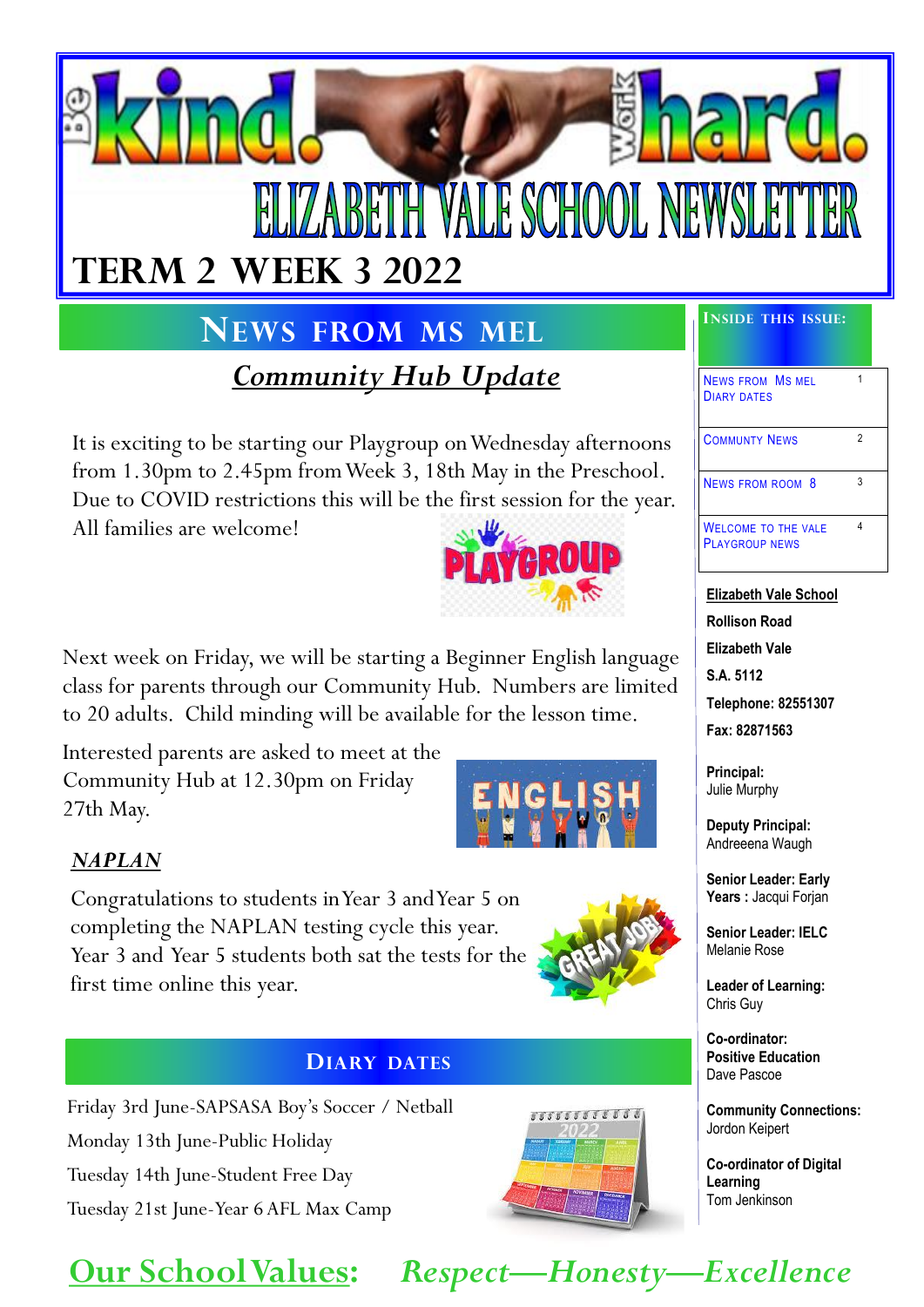#### PAGE 2 COMMUNITY **INFORMATION**

Our school has been chosen by SA Health as one of 40 school site in South Australia to be a COVID-19 vaccination hub to help eligible people to get vaccinated. The hub will be available for our students, staff, families and the wider community.

This is an opportunity for you and your child/ren to be vaccinated if you would like to but haven't yet had the opportunity. The clinic will also be offering booster vaccinations to adults and the second vaccination for children who are yet to receive theirs.

*All students aged 5 and over and their families are eligible to be vaccinated. Students can only be vaccinated with a parent or legal guardian present.*

Consent to be vaccinated must be provided by the parent or legal guardian to the vaccination provider on the day. The consent form is quick and easy to do online via a QR code. Paper consent forms will also be available.

A weekend community clinic will also be held at our hub. Students and family members, including from other surrounding schools can attend.

The vaccination team will deliver the first dose of the vaccine and return later to deliver the second dose for eligible children.

The vaccination hub at our school will be open:

*First dose: Friday 10th June & Saturday 11th June Second dose: Friday 12th August & Saturday 13th August*

The clinic will be open from 12.00pm to 5.00pm on Friday for students and their families and 10.00 am to 4.00pm Saturday for the general community.

Being vaccinated against COVID-19 is one of the best ways we can protect ourselves and our community.

*More information about the COVID-19 vaccination program, a letter from Professor Nicola Spurrier and some frequently asked questions will be available shortly at COVID-19 (coronavirus)(education.sa.gov.au)*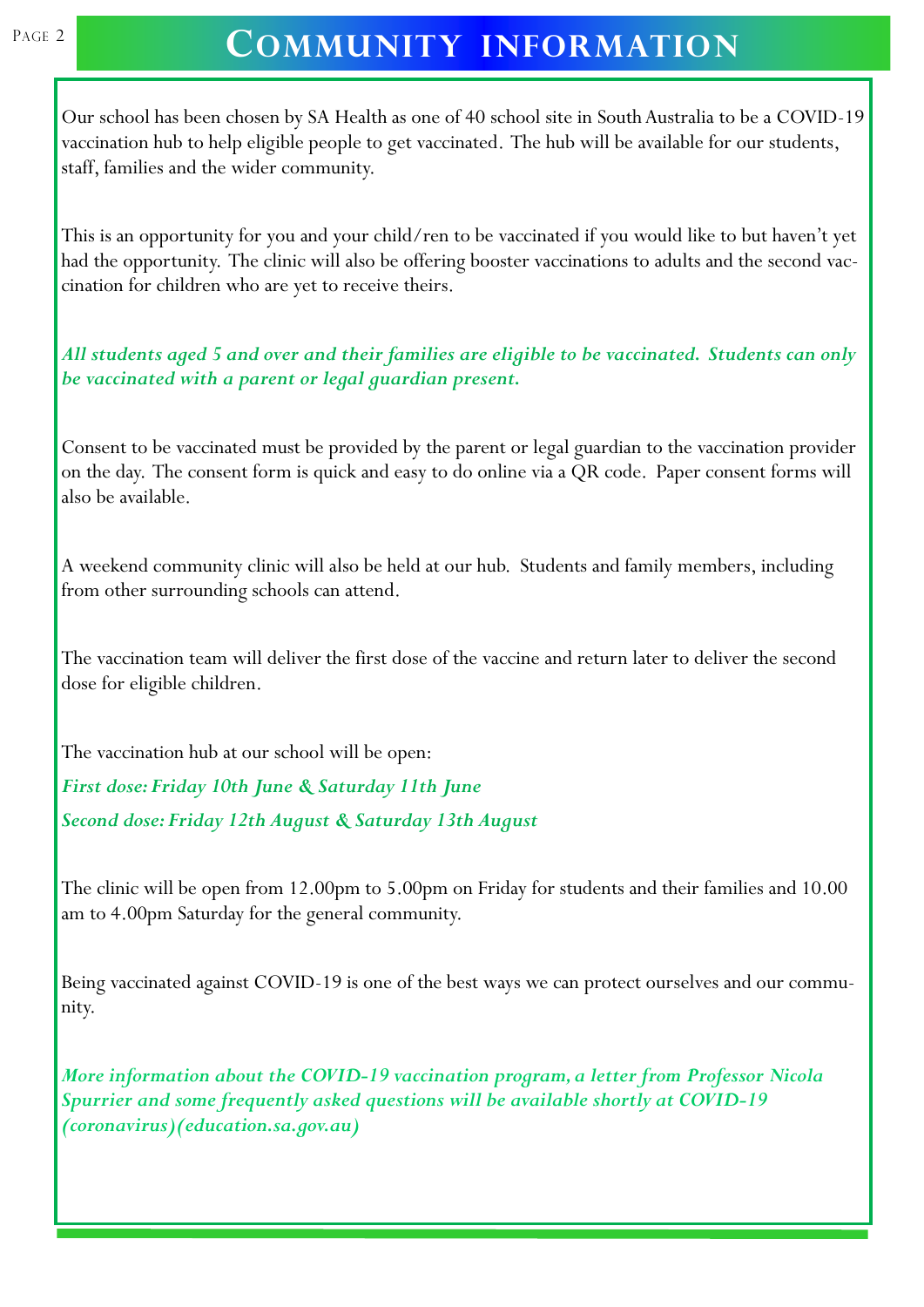#### **N** <sup>3</sup> **EWS FROM ROOM 8**

In Room 8 we have been practicing different stretches to help our balance, strength, attention, coordination and flexibility. We have also been exploring different interoception activities to support self-regulation.